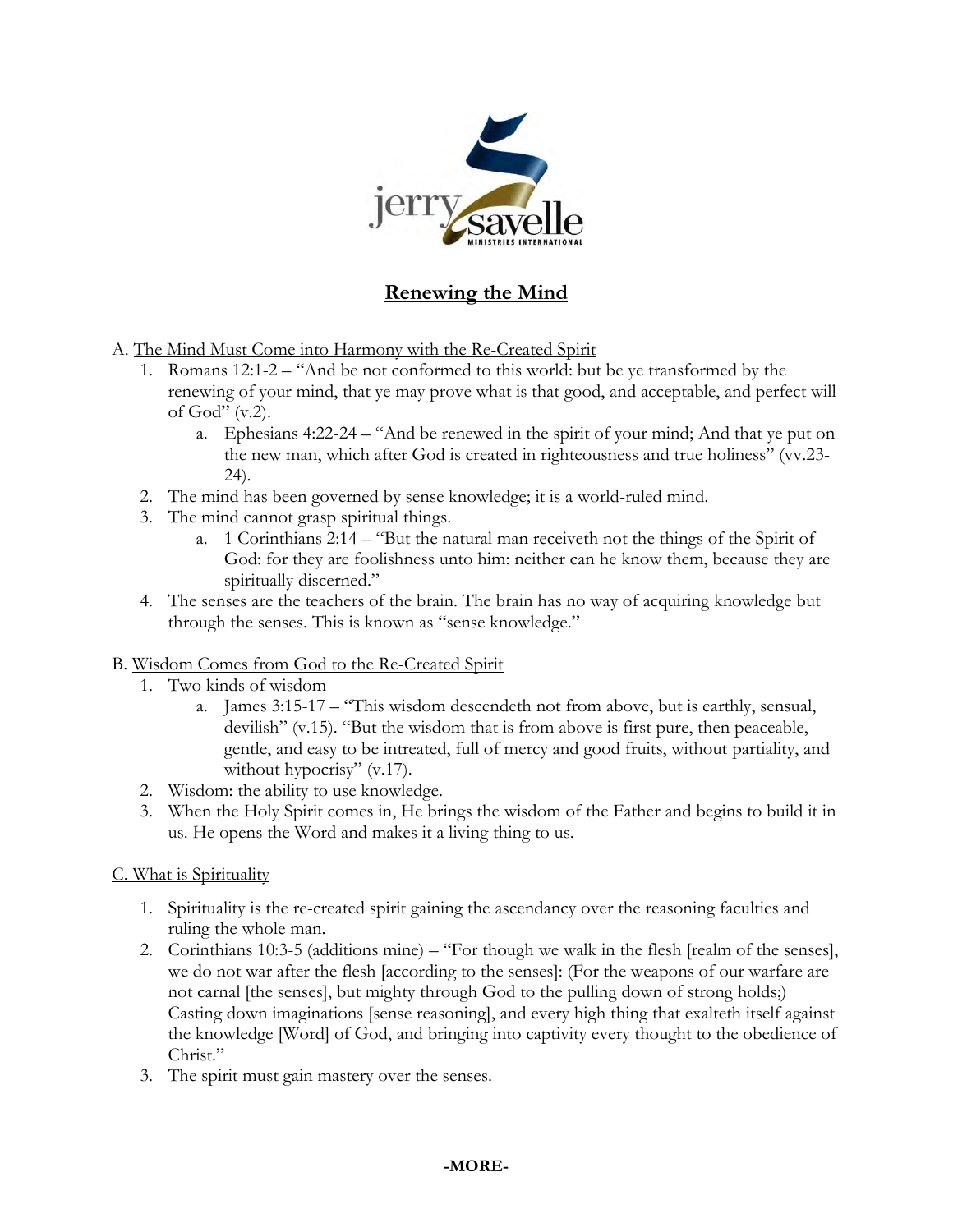- a. Galatians 5:16-18 "For the flesh lusteth against the Spirit, and the Spirit against the flesh: and these are contrary the one to the other: so that ye cannot do the things that ye would"  $(v.17)$ .
	- i. The spirit and flesh are in a war.
- 4. When the spirit gains mastery over the senses, it brings them into captivity. The mind will then become renewed.
- 5. Romans 8:5-11 "For they that are after the flesh do mind the things of the flesh; but they that are after the Spirit the things of the Spirit" (v.5).
- 6. The re-created spirit will feed the mind revelation knowledge.
	- a. Colossians 3:10 "And have put on the new man, which is renewed in knowledge after the image of him that created him."

### D. Keys to Renewing the Mind

- 1. The mind cannot be renewed by simply studying. You must live, practice, walk, and allow the Word to become a part of you.
- 2. Praying will not renew the mind, only the Word can renew the mind.
- 3. Joshua 1:8 "This book of the law shall not depart out of
	- a. Psalm 1:1-4 "Blessed is the man that walketh not in the counsel of the ungodly, nor standeth in the way of sinners, nor sitteth in the seat of the scornful. But his delight is in the law of the Lord; and in his law doth he meditate day and night. And he shall be like a tree planted by the rivers of water, that bringeth forth his fruit in his season; his leaf also shall not wither; and whatsoever he doeth shall prosper. The ungodly are not so: but are like the chaff which the wind driveth away."
- 4. Renewing the mind comes as a result of:
	- a. Giving the Word first place
	- b. Meditating the Word
	- c. Doing the Word
		- i. John 3:21 "But he that doeth truth cometh to the light…"
	- d. Listening to the voice of your spirit and obeying it.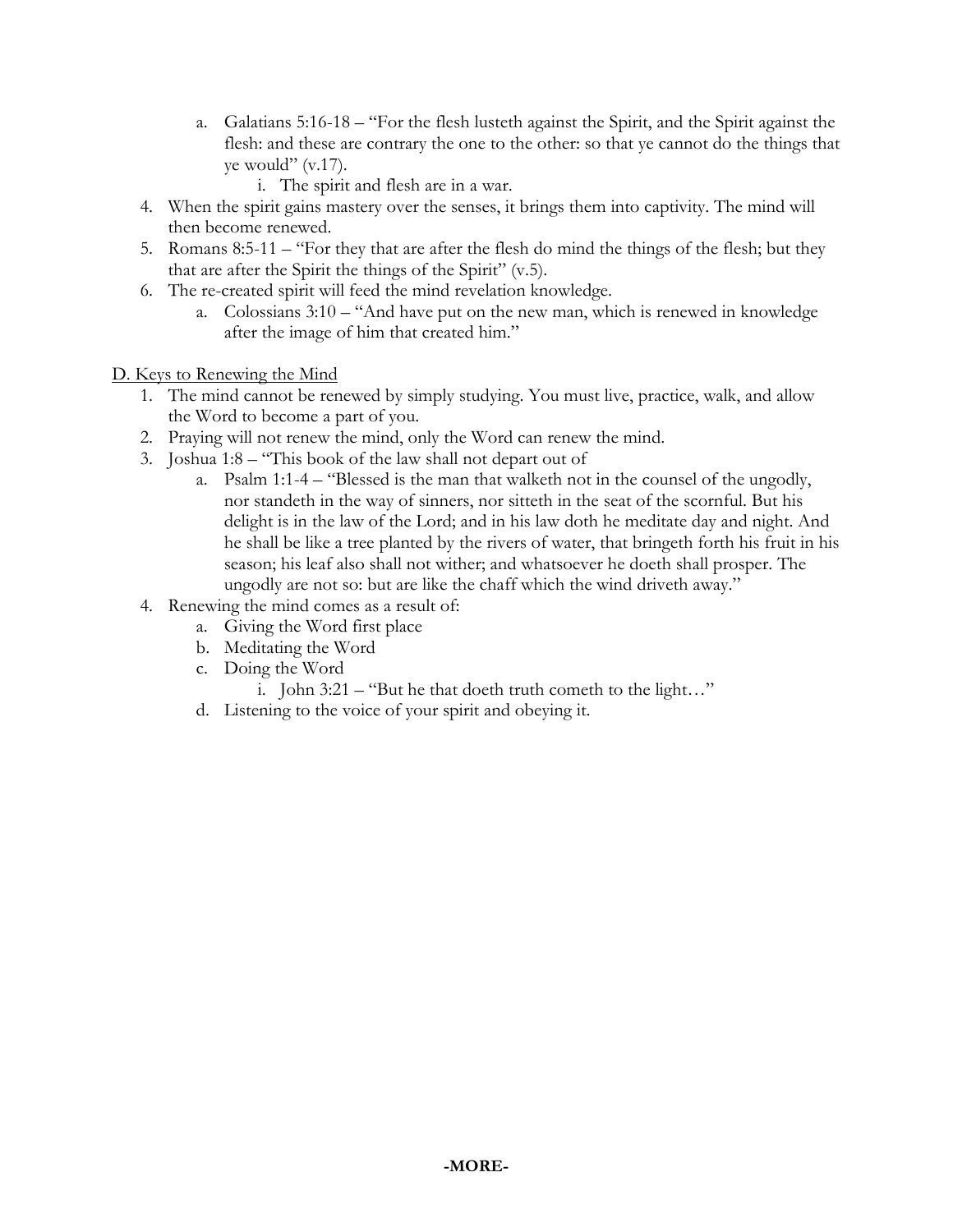

## **RENEWING THE MIND – REVIEW QUESTIONS**

- 1 The "teachers of the brain" are the five \_\_\_\_\_\_\_\_\_\_\_\_\_\_\_\_ known as "\_\_\_\_\_\_\_\_\_\_\_ knowledge" which is the only way the \_\_\_\_\_\_\_\_\_\_\_\_ has of acquiring knowledge.
- 2. The mind cannot grasp hings according to 1 Corinthians 2:14 "... the natural man receives not the things of the Spirit of God" because it has been \_\_\_\_\_\_\_\_\_\_ by sense knowledge or a mind that has been ruled by the \_\_\_\_\_\_\_\_\_\_.
- 3. Therefore, according to Romans 12:1 we must not be \_\_\_\_\_\_\_\_\_\_ to this world, but \_\_\_\_\_\_\_\_\_\_ by the renewing of our minds which is telling us the mind must come into harmony with the \_\_\_\_\_\_\_\_\_\_\_\_\_\_\_\_\_\_\_\_\_\_.
- 4. According to James 3:15-17 there are two kinds of \_\_\_\_\_\_\_\_\_\_\_: 1. earthy, sensual, \_\_\_\_\_\_\_\_\_\_
	- or

2. from \_\_\_\_\_\_\_\_\_\_\_ - pure, peaceable, \_\_\_\_\_\_\_\_\_\_, and easy to be entreated, full of \_\_\_\_\_\_\_\_\_\_ and good fruits, without \_\_\_\_\_\_\_\_\_\_and hypocrisy.

- 5. Wisdom comes from God to the re-created spirit when the Holy Spirit comes to the new man bringing the wisdom of the \_\_\_\_\_\_\_\_\_\_, building it into us as He opens the and makes it a \_\_\_\_\_\_\_\_\_\_\_ thing to us.
- 6. Our spirit man must gain \_\_\_\_\_\_\_\_\_\_ over the senses because Galatians 5:16-17 tells us that the flesh \_\_\_\_\_\_\_\_\_\_ against the Spirit, the Spirit against the flesh showing us the Spirit and the flesh are in a  $\qquad \qquad$
- 7. When the spirit gains \_\_\_\_\_\_\_\_\_\_\_\_ over the senses, the spirit brings the senses into and the mind will then become as the re-created spirit will feed the mind <u>same set of the mind</u>
- 8. When the re-created spirit gains \_\_\_\_\_\_\_\_\_\_ which means it becomes dominant, governs and controls the reasoning faculties and rules the \_\_\_\_\_\_\_\_\_\_ man then this is called  $\overline{\phantom{a}}$  .
- 9. 2 Corinthians 10:3-5 shows us how this dominate spirit man works, "For though we walk in the flesh [realm of the \_\_\_\_\_\_\_\_\_\_], we do not war after the flesh [according to the \_\_\_\_\_\_\_\_\_\_]; For the weapons of our warfare are not carnal [the \_\_\_\_\_\_\_\_\_\_], but mighty through God to the pulling down of strongholds;) Casting down imaginations